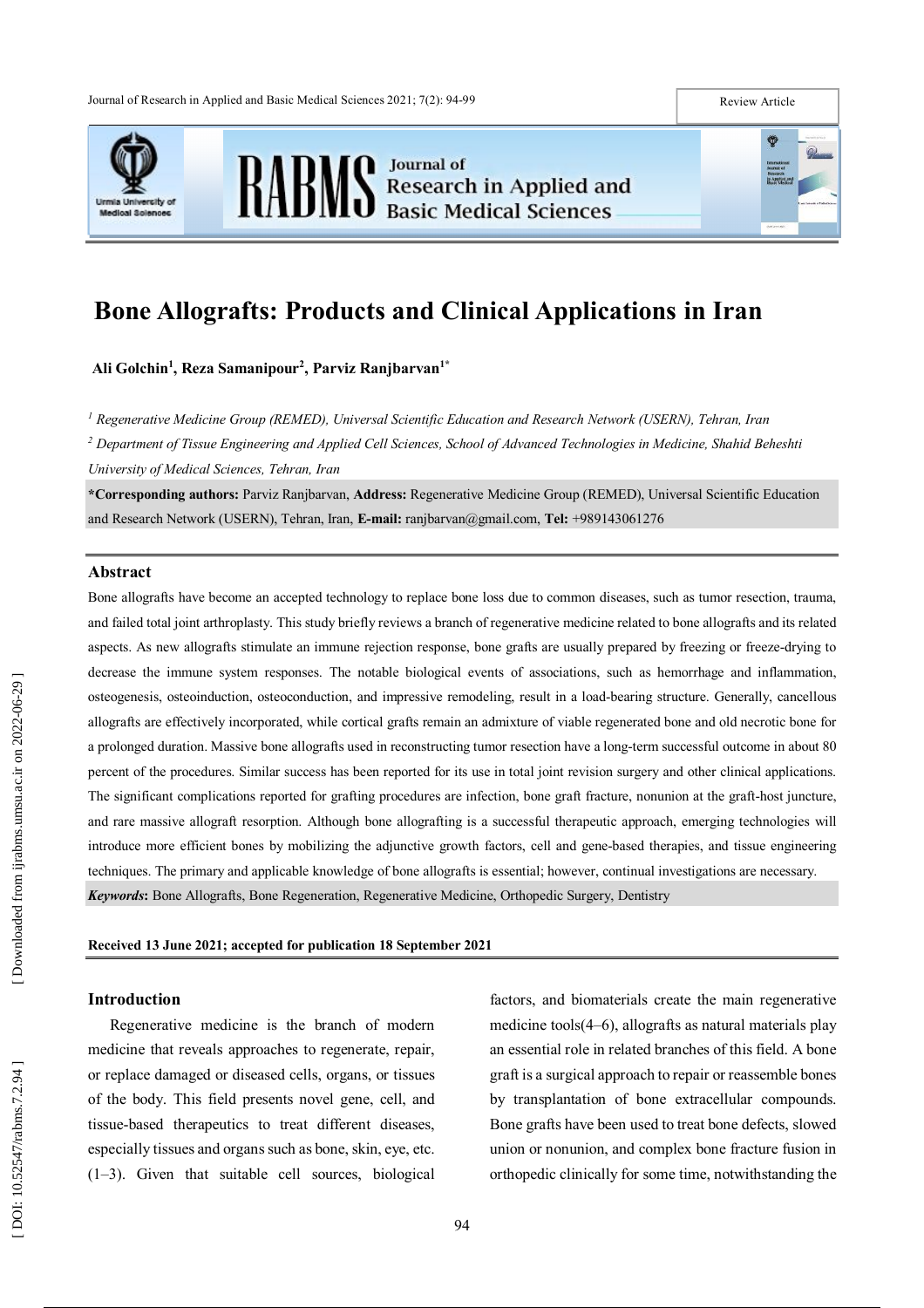emergence of different biomaterials and artificial bone graft substitutes. Indeed, bone grafts play a scaffolding role for migration, homing, differentiation, and proliferation of neighboring cells of the target tissue. Different cells begin to adhesion to the target injured zone after migration to the target injured zone based on nich condition. Stem cells and producer cells are the primary migrated cells to the grafted bone. Hence, the mixture of bone graft is vital for developing new bone tissue's healing and regeneration process. Generally, bone grafts include autografts (a graft of tissue from one locality to another of the same individual's body) and allografts (a graft of tissue from one person to another). Autograft bone is the gold standard bone grafting procedure; however, allograft bones have been recommended due to equipment limitations and the invasivity of autograft bone harvesting. Since the autogenous bone graft might cause complications related to harvesting and its restriction regarding graft amount from the patient, the allograft has been used as an alternative. The benefit of bone allograft includes no donor -site morbidity, unlimited use of material, and the

availability in mechanical support with various shapes and sizes. The freeze -drying process and vacuum packing often preserve the bone allograft. However, the matter that the mechanical property of bone allograft decrease and living osteogenic cells are removed in sterilization and storage outweighs the allograft . (7). Following allograft incorporation, the bone union rate might be low because the allograft has no osteogenesis and weak osteoinductivity and the process of sterilization and storage affects osteoconductivity and osteoinductivity (8) . Allogeneic bone is accessible in many preparations, including morselized and cancellous, -cancellous, cortical graft, osteochondral, hole bone segment, and demineralized bone matrix. In most clinical cases, allogenic cancellous bone repairs the partial bone defect rather than a segmental bone defect or whole bone defect because the allo -cancellous bone has no mechanical stability (9) . Recently, different allograft bone types are prepared and employed in the clinical application (Figure 1 ). This study briefly reviews a branch of regenerative medicine related to bone allografts and its related aspects .



**Fig 1 :** Summary of different types of bone allografts in clinical application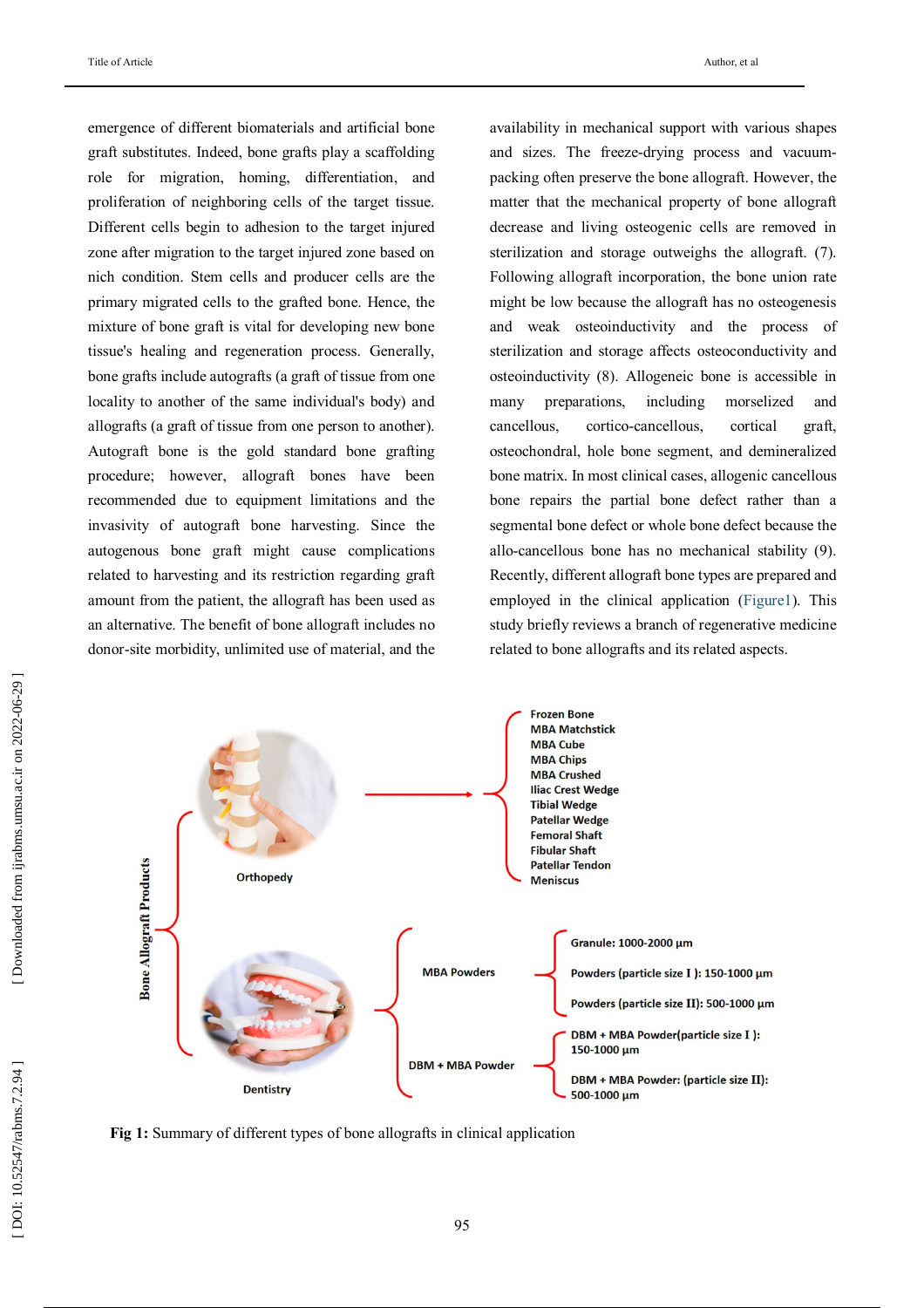#### **Brief view to the biology of bone regeneration :**

Consolidation of grafts into the host bone tissue occurs through the mediation of three biological phenomena: osteogenesis, osteoinduction , and osteoconduction(10). Osteogenesis is taken to be the potential of live cells (especially osteoblasts and precursor cells) to support the generation of osteoid substances, which may only occur with autologous grafts(11). Osteoinduction is the differentiation of multipotent cells in the host tissues into osteoblasts through a series of physiological pathways in which a cascade of growth factors plays a crucial role(12). However, osteoconduction is the process in which the canaliculi of the transplanted bone act as a guide for the growth of osteoblast bridges of new bone tissue coming from the host. A large number of homologous grafts and bone substitutes are exclusively osteoconductive(13) .

## **Tissue harvesting :**

The harvesting teams need to be appropriately registered with the transplantation centers to have legal backing and receive notifications regarding donors, not only in their hospitals but also in other institutions, often outside of their city or state. There are two types of the donor of homologous tissues: live donors, consisting mainly of donations of femoral heads after total hip arthroplasty procedures, which have the advantage that the donor patients can be called back for new tests in suspected cases; and cadaver donors, from which much more significant quantities of tissues can be harvested, from practically any segment of the skeleton, as well as generally being young donors with better quality bone tissue than seen in live donors.

# **Storage :**

The tissues are generally kept in freezers at a temperature of 85 ℃ below zero. The freezers have a temperature control displayer connected to the hospital's generator as a precaution against possible power cuts. They also have an alarm and a supply of liquid  $CO<sub>2</sub>$  for additional security. Under ideal conditions and at a constant temperature, the tissues can be stored for five years, according to the norms of Anvisa (Brazilian National Sanitary Surveillance Agency) and AATB (American Association of Tissue Banks).

#### **Allografts and their types :**

Tissue transplanted between genetically non identical members of the same species (either from living or cadaverine donor) is called allograft . It replaces the old term Homograft. Depending on the site of its placement in the recipient , allograft may be divided into: a) Orthopedic , b) Heterotopic , c) Ectopic.

a) Orthopedic: Transplanted into the same site in the recipient that it occupied in the donor , e.g., Proximal femur to the proximal donor.

b) Heterotopic: Transplanted to a different site but occupied by the same tissue as in the donor , e.g., Fibula to spine.

c) Ectopic: Transplanted to a site generally occupied by a different type of tissue. e.g., Fascia lata as a tendon graft.

Commonly orthopedic/heterotopic allografts have been wildly used. Ectopic sites for grafting have been used mainly for investigation.

# **Classification of Allografts :**

Allografts can be classified based on the graft anatomy, processing methods, sterilization , and handling properties.

- A) Graft anatomy: Cortical, Cancellous, Osteochondral , and Soft tissue allografts.
- B) Graft processing: Fresh frozen, Freeze -dried , and Demineralized bone matrix.
- C) Graft sterilization: Sterile processed, Irradiated, Ethylene oxide.
- D) Handling properties: Powder, Particulate, Gel, Putty, Chips, Stripe , and Blocks, Massive.

Massive allograft means extensive intercalary grafts, big allograft with the joints. This is mainly useful in the reconstruction of the tumor defects and massive traumatic loss of bone. All other types like powder and particulate forms are mainly used in osteosynthesis sites and autografts for better results.

The classification of bone allograft products is divided into two major categories based on clinical application: orthopedic and dentistry .

### **Orthopedic and spine products :**

**Frozen Bone Allograft:** It is used in orthopedics to replace the central part of a bone prone to bone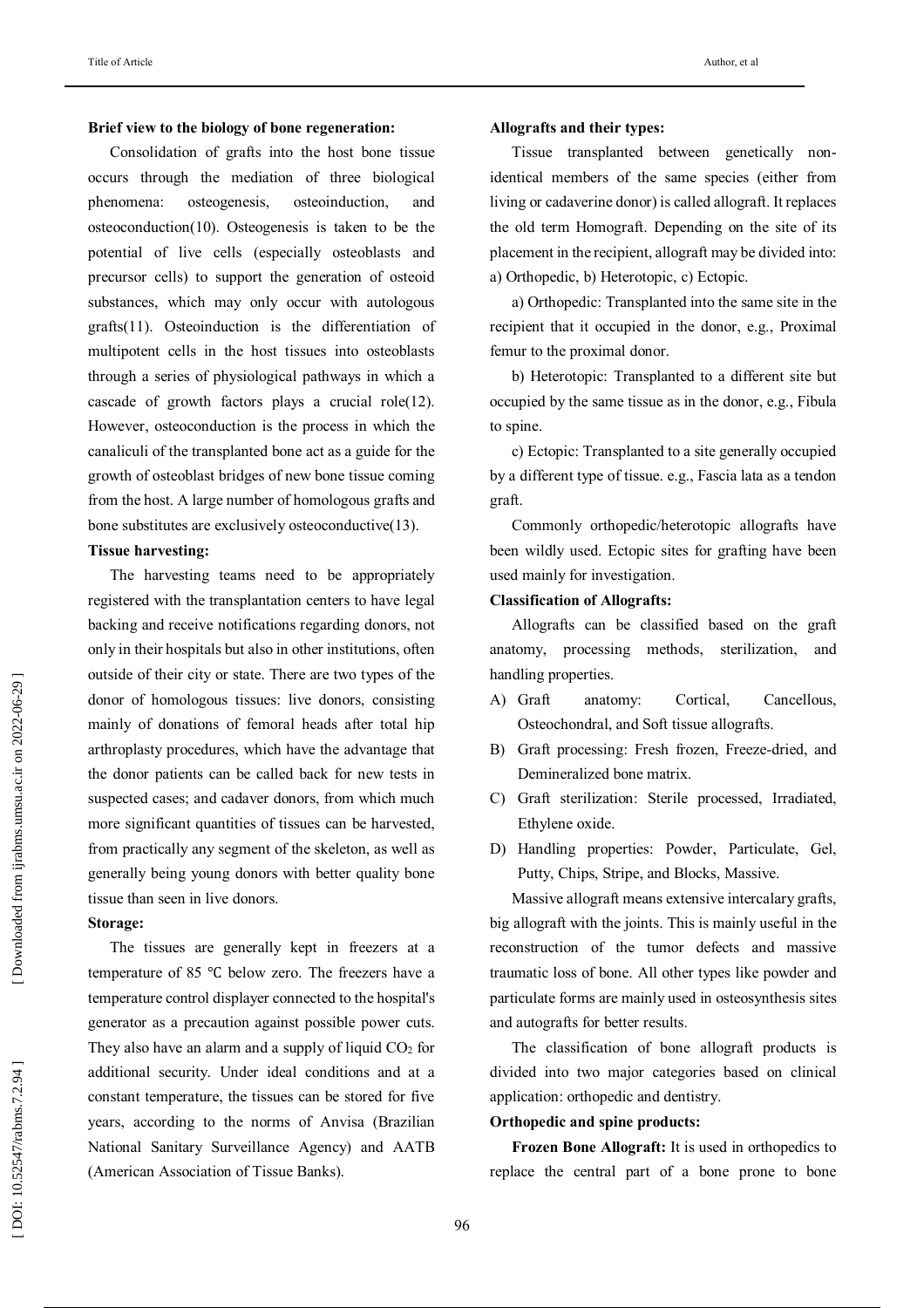amputation for reasons such as bone cancer or severe bone tissue damage, spinal fusions, repairing maxillar atrophy, and reconstructive surgery.

**Mineralized Fibula, Tibia & Femur Shaft Bone:**  It is used for renewal or filling bone defects in orthopedic and reconstructive surgery (specifically for diaphyseal long bones).

**MBA Matchstick:** Mineralized bone allograft (MBA) matchstick is processed from cancellous or cortical – cancellous bone. Mineralized bone matrices provide a biocompatible osteoconductive matrix that supports new bone formation. This product is nonhemolytic and is compatible with surrounding blood cells. It is pH balanced (identical pH to human blood, 7.2) and is suitable for stem cell and preosteoblast seeding. Clinical application of Matchstick is spinal fusion, oral and maxillofacial reconstruction, and general orthopedic reconstruction.

**MBA Cube:** This product is cancellous bone. Its high concentrations of osteoblasts and osteocytes give it superior osteogenic potential. Additionally, its sizeable trabecular surface area encourages revascularization and incorporation at the recipient site. It is used for bone augmentation in orthopedics, spinal, maxillofacial, neurosurgery, plastic , and reconstructive surgery(14) .

**Allograft Bone Wedges:** Bone wedges are involved in three types of anatomical regions of bones, including patellar, tibial, and iliac crest wedges. For instance, the tricortical iliac crest wedge has been designed to provide urgent structural support and restore segmental bone loss. Clinical applications of these wedges are cervical fusion, discectomy, high tibial osteotomies, osteotomies foot and ankle osteotomies, fracture management, glenoid reconstruction, and corpectomy.

**MBA Chips and Crushed:** Chips and Crushed allografts are processed from cancellous or cortical– cancellous bone. Mineralized bone matrices provide a biocompatible osteoconductive matrix that support s new bone formation. It is used for renewal or filling bone defects in dentistry and periodontology (socket preservation), spinal fusions (repairing discectomies, arthrodesis, etc .), oral and maxillofacial surgery (sinus elevation and jaw abnormalities fixation), and

reconstructive surgery. The particle size of chips and crushed, respectively, is 1 -3 mm and 3 -8 mm.

## **Dentistry and Maxillofacial products :**

MBA Granule: mineralized freeze-dried bone granule allograft is processed from the cortical cancellous bone. The particle size of MBA granules is 1000 -2000 µm. Mineralized bone matrices provide a biocompatible osteoconductive matrix that support s new bone formation. It is used for bone augmentation in orthopedics, periodontics, oral and maxillofacial surgeries, neurosurgery, E NT, plastic and reconstructive surgeries.

**MBA Powders:** It is used for reconstruction or filling bone defects in dentistry, periodontology, oral and maxillofacial surgery, reconstructive surgery. The particle size of MBA powders is 150 -1000 µm.

**DBM Powder:** Demineralized Bone Matrix (DBM ) was first extracted from the human body in 1975(15). It was presented in orthopedics in 1980. DBM is made by a standardized process initially described by Urist et al.  $(16, 17)$ . In which allobone<sup>®</sup> is pulverized to a minute particle size  $(74 \text{ to } 420 \text{ \mu m})$  followed demineralization in 0.5 N HCL mEq/g for 3 hours. The remaining acid is removed by rinsing in sterile water, ethanol, and ethyl ether. Through this process, type I collagen in cortical bone matrix and non -collagen proteins, including bone -inducing growth factors, such as Bone Morphogenetic Proteins (BMP), Transforming Growth Factor (TGF), Insulin Growth Factor (IGF), and Fibroblast Growth Factor (FGF), remain, but there is lack of mechanical support.

Nevertheless, thanks to the extraction of these growth factors, DBM mainly acts as an osteoinductive material and possibly as an osteoinductive material compared with an available allograft, such as cancellous or cortical graft. Although bone minerals are eliminated from allogenic bone, DBM can provide a 3 -dimensional scaffold because the fibrous collagen structure of original tissues remains. Since DBM is quickly diluted and does not provide a mechanical packing effect for a bone defect lesion, its single -use is limited. DBM is manufactured with various transmitters, including glycerol , hyaluronic acid, and calcium sulfate(18) . DBM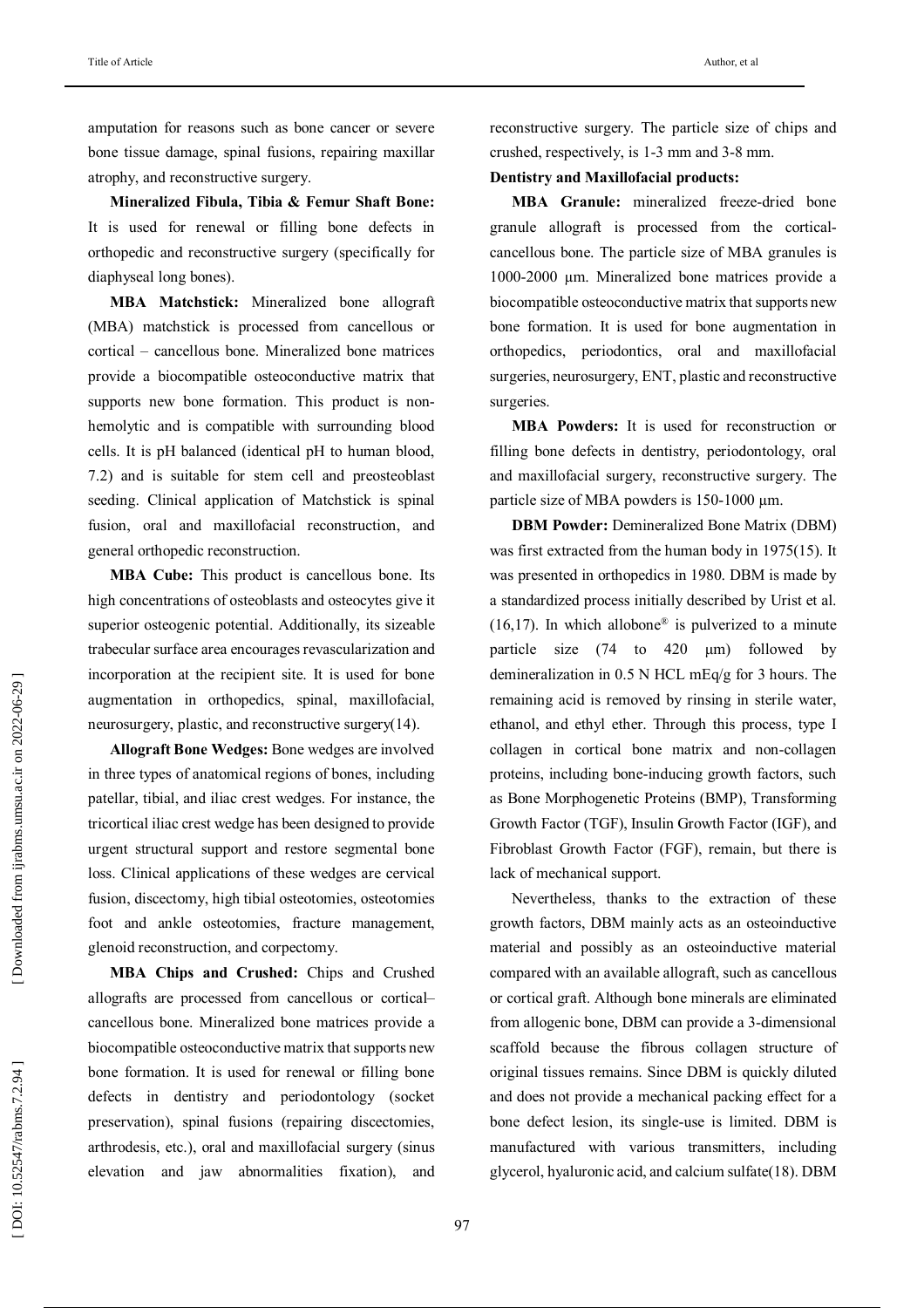also has a potential risk of transmitted viral infection because it is an allogenic material(19) .

**MBA & DBM Powder:** Powder mixed of Mineralized and Demineralized Freeze -Dried Bone allograft is processed from the cortical -cancellous bone. This Mineralized/Demineralized blend combines 65% of MBA and 35% of DBM particles. Mineralized bone matrices provide a biocompatible osteoconductive matrix , and demineralized bone matrices provide an osteoinductive effect that support s new bone formation.

# **Conclusion**

The primary purposes of this mini -review are to address the ordinary administration of bone allografts in clinical application. Bone allografts and their derived therapeutic materials are essential for regenerative medicine and tissue engineering remodeling and regeneration approaches. These grafts and their derivations provide an osteoconductive scaffold for new bone formation similar to the natural framework in the physiological condition. Bone allografts harvested from cadavers are manipulated based on target application with the different processes like ethylene oxide treatment, or γ-radiation, and freeze-drying. Orthopedics and dentistry are the eminent medical branches in which bone allografts are continuously used. Although utilization of bone allografts is continually arranged in clinical application, it faces some limitations, such as the risk of disease transmission and insufficient sources **.** The clinical outcomes had been beneficial in improving support storing the clinical application with a suitable grafting material with all components of bone formation. Looking to the future, allografts should serve a valuable role still as intact structures, partially deconstructed, or repaired grafts. However, progress will frequently drive tissue as regenerated or biologically integrative products using protein isolation and reconstitution methods, genetic modifications, in situ cell seeding, and other advances. However, investigations are going to develop combined advanced grafts.

## **Disclosure**

The authors declare that they have no conflicts of interest.

# **Conflict of interest**

The authors have no conflict of interest in this study.

# **References**

- 1. Golchin A, Shams F, Kangari P, Azari A, Hosseinzadeh S. Regenerative Medicine: Injectable Cell -Based Therapeutics and Approved Products. Adv Exp Med Biol 2020;1237:75 -95.
- 2. Golchin A, Chatziparasidou A, Ranjbarvan P, Niknam Z, Ardeshirylajimi A. Embryonic Stem Cells in Clinical Trials: Current Overview of Developments and Challenges.. Adv Exp Med Biol 2020: 1 –19.
- 3. Hashemi S, Amirabad LM, Nazhvani FD, Zarrintaj P, Namazi H, Saadatfar A, et al. Bilayer Scaffolds for Interface Tissue Engineering and Regenerative Medicine: A Systematic Reviews. Adv Exp Med Biol 2021 .
- 4. Ardeshirylajimi A, Golchin A, Khojasteh A, Bandehpour M. Increased osteogenic differentiation potential of MSCs cultured on nanofibrous structure through activation of Wnt/β -catenin signalling by inorganic polyphosphate. Artif Cells Nanomed Biotechnol 2018;46(sup3):S943 -S949.
- 5. Golchin A, Shams F, Karami F. Advancing Mesenchymal Stem Cell Therapy with CRISPR/Cas9 for Clinical Trial Studies . Adv Exp Med Biol 2020;1247:89 -100.
- 7. Manyalich M, Navarro A, Koller J, Loty B, de Guerra A, Cornu O, et al. European quality system for tissue banking. Transplant Proc 2009;41(6):2035 -43.
- 8. An HS, Simpson JM, Glover JM, Stephany J. Comparison between allograft plus demineralized bone matrix versus autograft in anterior cervical fusion. A prospective multicenter study. Spine (Phila Pa 1976) 1995;20(20):2211 -6.
- 9. Enneking WF, Campanacci DA. Retrieved human allografts : a clinicopathological study. J Bone Joint Surg Am 2001;83(7):971 -86.
- 10. Albrektsson T, Johansson C. Osteoinduction, osteoconduction and osseointegration. Eur Spine J 2001;